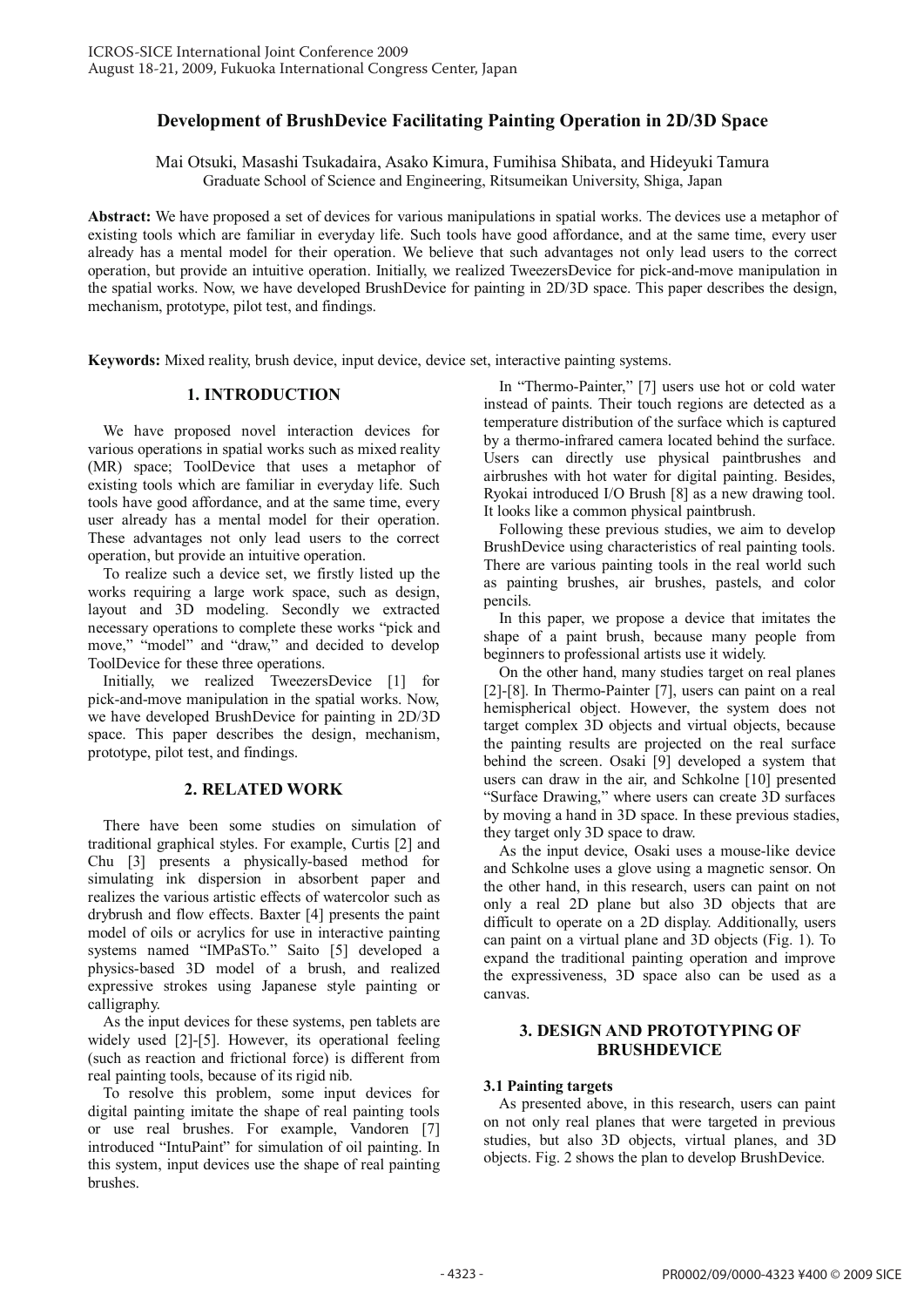

Fig. 2 Plan to develop BrushDevice

# **3.2 Characteristics of brush stroke**

In the real world, the brush stroke has many characteristics (e.g. line weight, density, brightness, reflection level, or smoothness). Particularly, line weights depends on the shape of brushes used and applied the force from hand to brush. Therefore, we focus on line weights

In the real world, when users want to change the size of stroke, they tilt the brush or press it against the target. However if the target is a virtual object, they can not press on it. Therefore, we proposed five input methods:

- Moving speed of the device (Motion)
- Tilt of the device (Tilt)
- Distance from the device to the canvas (Distance)
- Pressure from the device to the canvas (Push)
- Grip force to grab the device (Grab)
- Movement of the stick of the device down (Stick)

#### **3.3 Consideration of the input method**

To realize six input methods, we developed four BrushDevices using real round paint brushes (Fig. 3). Each device has a magnetic sensor (Polhemus FASTRAK) to get the position and orientation. The moving speed, tilt and distance are estimated from this sensor (Fig. 3 (a)). The pressure from the device to the canvas is detected from a bend sensor (Jameco Electronic FLX-01) which is attached along the device (Fig. 3 (b)). The grip force is detected by a pressure sensor (Nitta Flexiforce) (Fig. 3 (c)) and the movement of the stick is detected by an analog stick controller (Alps RKJXK122400Y) (Fig. 3 (d)). The pressure sensor and analog stick controller are mounted on a triangle pencil grip attached to the handle for easy



| 1.110 www.uruwa.unokersupko |                                            |
|-----------------------------|--------------------------------------------|
| Motion 1                    | Move the device slowly                     |
| Motion 2                    | Move the device rapidly                    |
| Tilt 1                      | Tilt the device vertically to the canvas   |
| Tilt 2                      | Tilt the device horizontally to the canvas |
| Distance 1                  | Move the device close to the canvas        |
| Distance 2                  | Move the device far from the canvas        |
| Push 1                      | Press the device to the canvas strongly    |
| Push 2                      | Press the device to the canvas weakly      |
| Grab 1                      | Grab the device strongly                   |
| Grab <sub>2</sub>           | Grab the device weakly                     |
| Stick 1                     | Press the stick of the device down         |
| Stick 2                     | Bring the stick of the device back         |

grasping.

A bend and pressure sensor, and stick controller are connected to a servo motor controller board with AD converters (Kyoritsu RBIO-6A). The voltage values of each sensor are measured as input values. We use a Panasonic Let'sNote R5 for the management of the device. The voltage value from each sensor is sent by serial communication (Fig. 4)

Table 1 shows each method to draw a thicker stroke. We use the following two formulas to decide the line weight from input sensor values:

(i) from large input value to thicker stroke

$$
Weight = \frac{Input - Input_{min}}{Input_{MAX} - Input_{min}} * Weight_{MAX}
$$
 (1)

(ii) from small input value to thicker stroke

$$
Weight = \left(1 - \frac{Input - Input_{\min}}{Input_{MAX} - Input_{\min}}\right) * Weight_{MAX} \tag{2}
$$

### **3.4 Interactive painting system in mixed reality space**

We developed the MR system with which the users are able to paint using BrushDevice in MR space (Fig.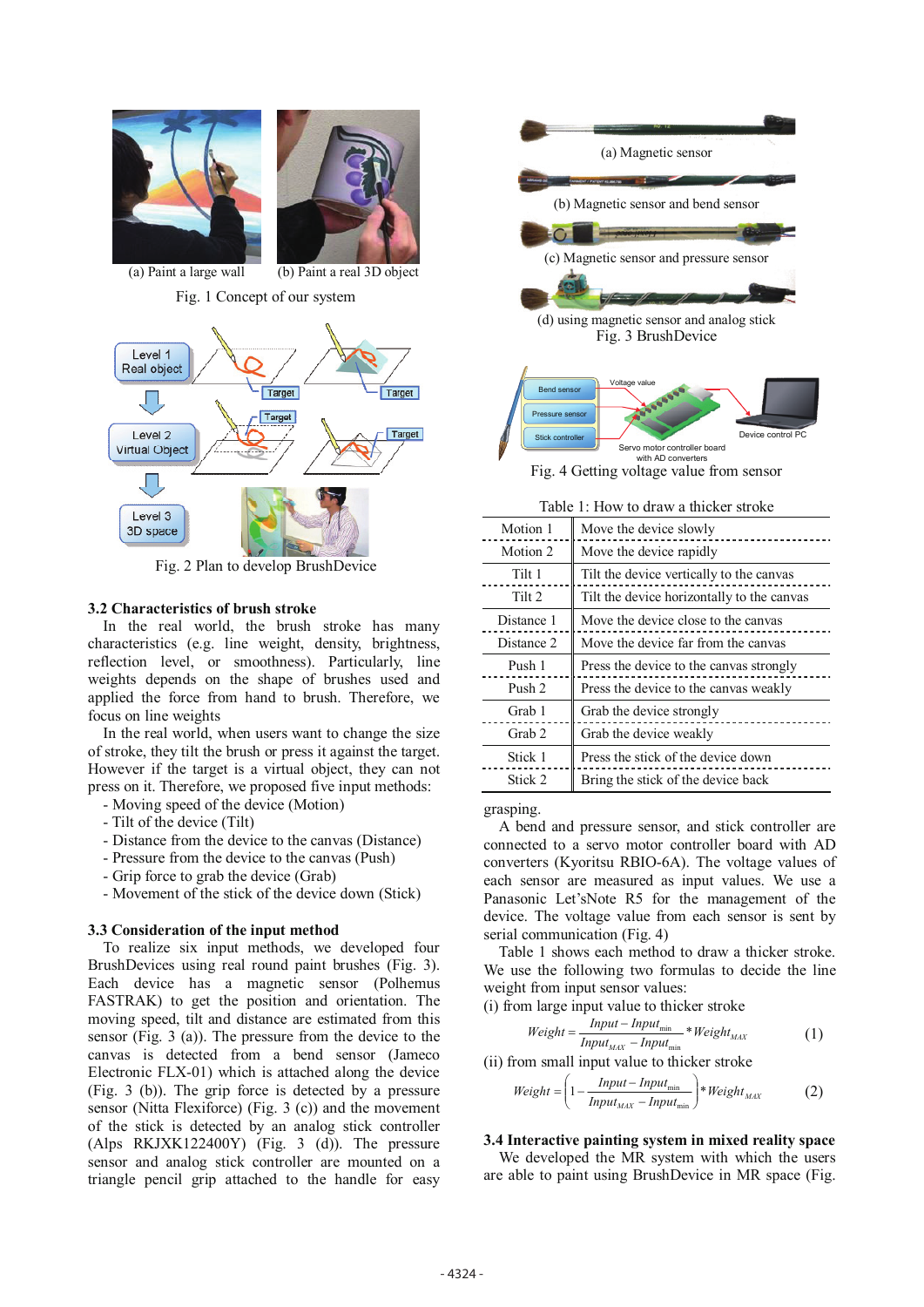

Fig. 5 System configuration



Fig. 6 Painting results of changing line weights with each method

5). Canon MR Platform system for managing and displaying the MR space. Users watch the MR space and painting results through a HMD (Canon VH-2002).

Fig. 6 shows painting results of changing line weights using BrushDevice with each method. From the results, we found that users can change line weights with all methods although the lines drawn with Push, Grab, and Stick were not as smooth as other methods.

#### **4. PILOT TEST**

#### **4.1 Operation**

This paper describes about Level 1, i.e., a real 2D plane and a real 3D object (Fig. 7). In this test, eight participants paint on a tabletop or real 3D objects in the MR space freely with each method (Fig. 8). After the pilot test, we collected their comments about the operational feeling.

#### **4.2 Results and user feedback**

Fig. 9 shows examples of painting the same motif on a real plane, and Fig. 10 shows other examples. From the experience of the pilot study in our laboratory we found the following:

*Motion1, 2*: It was difficult to paint in detail, because the users needed to often change the moving speed to change the line weight. In addition, they did not know how much speed was needed for painting as they like.



(a) 2D plane (Desktop) (b) 3D object Fig. 7 Paintings created using Distance 1.

(a) Real world (b) User's view Fig. 8 Prototypes; the users can paint real objects in the MR space (using Distance 1).

*Tilt 1, 2*: In the case of a 2D plane, they could change the line weight easily; however, in the case of a 3D object; it was difficult to change line weight because of a curved canvas. When the user painted on a curved canvas, the device's orientation against it changed opposite to their expectation depending on its position. In addition, it depended on the taste of users to as to which method is preferred.

*Distance 1, Push 1*: Most users felt that these methods were natural for the shape of device and it was similar to real operation. However, some users felt that the operational feeling of Push 1 was not good because the bend sensor could get value only in one direction.

*Distance 2, Push 2*: The user felt these methods are not intuitive because these were substantially different from the usages in the real world.

*Grab 1, 2*: Most users commented that they could not paint until they pushed the pressure sensor strongly. Consequently, they were tired from using the device for a long time.

*Stick 1, 2*: Although the many users took a long time to become accustomed to an analog stick, they commented that this method was easy to use once they got used to the device.

#### **4.3 Discussion**

From the pilot study, we found that the method is similar to that in the real world, cases Tilt 1, 2, Distance 1 and Push 1 were favorable in the case of painting real planes or 3D objects.

There were some problems with the sensors. Firstly, because the bend sensor for Push 1 and 2 could get values only in one direction, it was impossible to detect the correct value when the brush was twisted. Secondly, because the pressure sensor for Grab 1 and 2 is a sheet-like sensor, the users could not tell how hard to press, and consequently felt tired.